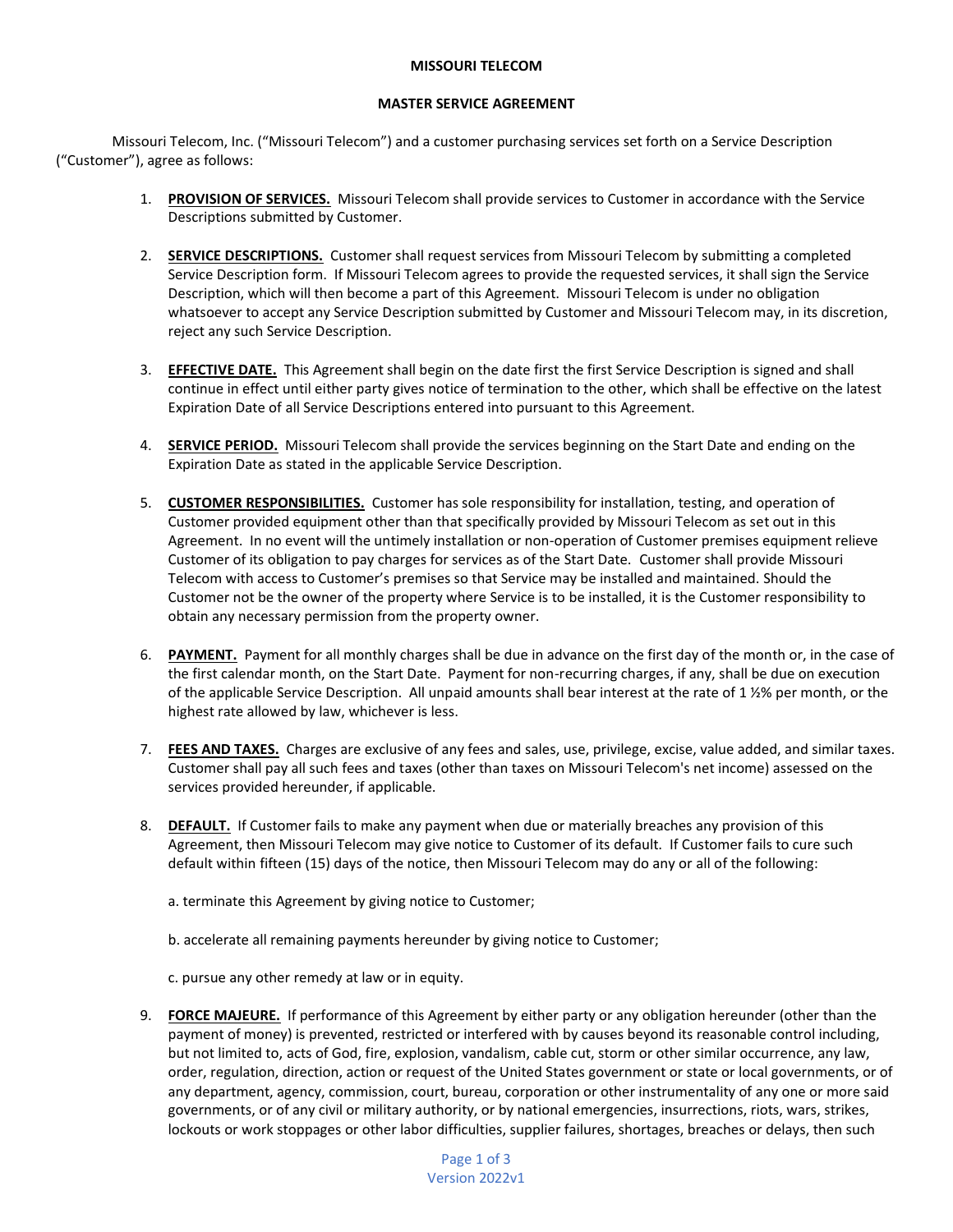party shall be excused from such performance on a day-to-day basis to the extent of such prevention, restriction or interference. The party claiming force majeure shall notify the other party and shall use reasonable efforts under the circumstances to avoid or remove such force majeure. If the force majeure lasts for more than 30 days, either party may terminate this Agreement on written notice.

- 10. **NATURE OF AGREEMENT.** This Agreement is in the nature of retaining services and/or a license of capacity for the service periods indicated in the Service Descriptions. Missouri Telecom shall at all times retain ownership of its facilities subject only to Customer's rights to utilize capacity thereon as provided for herein. This Agreement does not constitute an assignment or transfer by Missouri Telecom to Customer of any severable or identifiable component of the fiber optic cables or associated equipment over which capacity will be provided. Missouri Telecom reserves the right, in its sole discretion, to apportion or reapportion the use of circuits on its fiber optic network between and among its customers, including Customer, subject only to its obligations to provide the services specified.
- 11. **SERVICE WARRANTY.** Missouri Telecom warrants that it shall provide the services to Customer in accordance with prevailing telecommunications industry standards. Missouri Telecom does not guarantee uninterrupted service but shall use its best efforts to restore service whenever there is an interruption. Customer shall receive a credit on its monthly charge whenever service is interrupted from the time that Customer notifies Missouri Telecom of the interruption and requests a credit until Missouri Telecom restores service. If Missouri Telecom fails to restore service within 48 hours, Customer may terminate this Agreement with respect to each Service Description affected. These remedies shall not apply to the extent the interruption in service is caused by Customer, its agents, or employees and/or a general failure of the PSTN, Internet, or major carrier.

THE FOREGOING WARRANTY AND REMEDIES ARE EXCLUSIVE AND IN LIEU OF ALL OTHER WARRANTIES OR REMEDIES, WHETHER EXPRESS, IMPLIED OR STATUTORY, INCLUDING, WITHOUT LIMITATION, IMPLIED WARRANTIES OF MERCHANTABILITY AND FITNESS FOR A PARTICULAR PURPOSE. UNDER NO CIRCUMSTANCES SHALL MISSOURI TELECOM BE LIABLE FOR ANY INDIRECT, CONSEQUENTIAL, OR SPECIAL DAMAGES OR FOR ANY LOST PROFITS OF ANY KIND OR NATURE WHATSOEVER.

- 12. **NOTICES.** Notices shall be in writing and may be delivered via postal mail or email. In the case of email delivery, a confirmation of receipt should be obtained.
- 13. **USE OF FACILITIES.** Missouri Telecom will provide the services over its facilities and electronics to Customer upon the condition that such facilities shall not be used for any unlawful purpose. The acceptable use policy accessible a[t http://www.mo-telecom.net/aup.html](http://www.mo-telecom.net/aup.html) applies to all services.
- 14. **ASSIGNMENT TO MISSOURI TELECOM AFFILIATES.** Missouri Telecom reserves the right to assign all its rights, duties, and obligations under this Agreement to an affiliate of Missouri Telecom at any time during the term of this Agreement including any extensions, without liability to Customer and without causing cancellation of the Agreement. Missouri Telecom shall notify Customer in writing of any such assignment within forty-five (45) days thereof.
- 15. **ENTIRE AGREEMENT.** The contract consists of this Agreement and any applicable Service Descriptions. The Agreement can only be modified in writing signed by the parties. In the event any provision of this Agreement conflicts with any applicable law, regulation, tariff filed by Missouri Telecom, or order of any regulatory body with jurisdiction, then such law, regulation, tariff, or order shall prevail.

## 16. **GENERAL PROVISIONS.**

a. The failure of either party to insist on or enforce, in any instance, strict performance by the other of any of the terms of this Agreement or to exercise any rights herein conferred shall not be construed as a waiver or relinquishment of its right to assert or rely upon any such terms or right on any future occasion.

b. Missouri Telecom shall perform this Agreement as an independent contractor and neither party shall be the agent, partner, or joint ventures of the other.